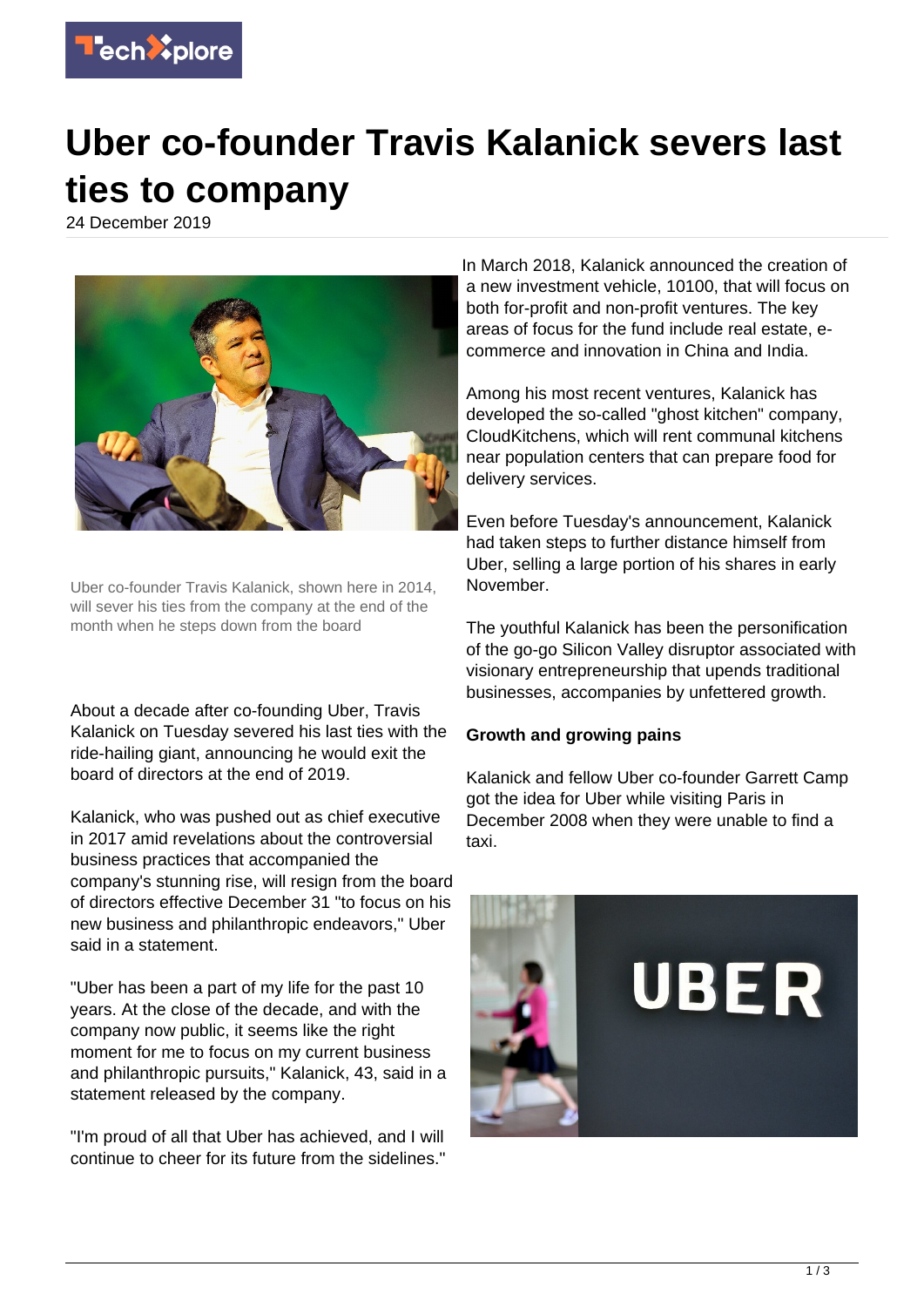

Kalanick oversaw massive growth in Uber, but was pushed out after reports about a questionable business practices

Shares gained 0.4 percent to finish at \$30.44.

© 2019 AFP

UberCab launched in July 2010 in San Francisco. The company name was shortened in October to Uber.

The venture has grown rapidly since then, with operations in 700 cities in 65 countries at the time of its initial public offering in May.

Kalanick resigned from Uber in June 2017 amid heavy pressure following a series of disturbing reports about a cutthroat workplace culture, harassment, discrimination and questionable business tactics to thwart rivals.

The company appointed former Expedia chief Dara Khosrowshahi as chief executive later this year.

Khosrowshahi has taken steps to clean up the company's image, including as upgrading its rider safety programs and disclosing figures on sexual assaults.

But the company also still faces plenty of challenges as critics complain of excess traffic, aggressive labor practices and other ills. A regional court in Germany last week barred Uber from offering rides through car hire firms.

Wall Street analysts have also questioned the company's long-term profit prospects.

Khosrowshahi said Tuesday that "very few entrepreneurs have built something as profound as Travis Kalanick did with Uber."

Board Chairperson Ron Sugar thanked Kalanick for "his unique expertise, honed over 10 years building Uber from a scrappy startup into the global public company."

Uber shares, which have fallen more than 25 percent since the company went public in May, rose on Tuesday in a holiday-shortened session.